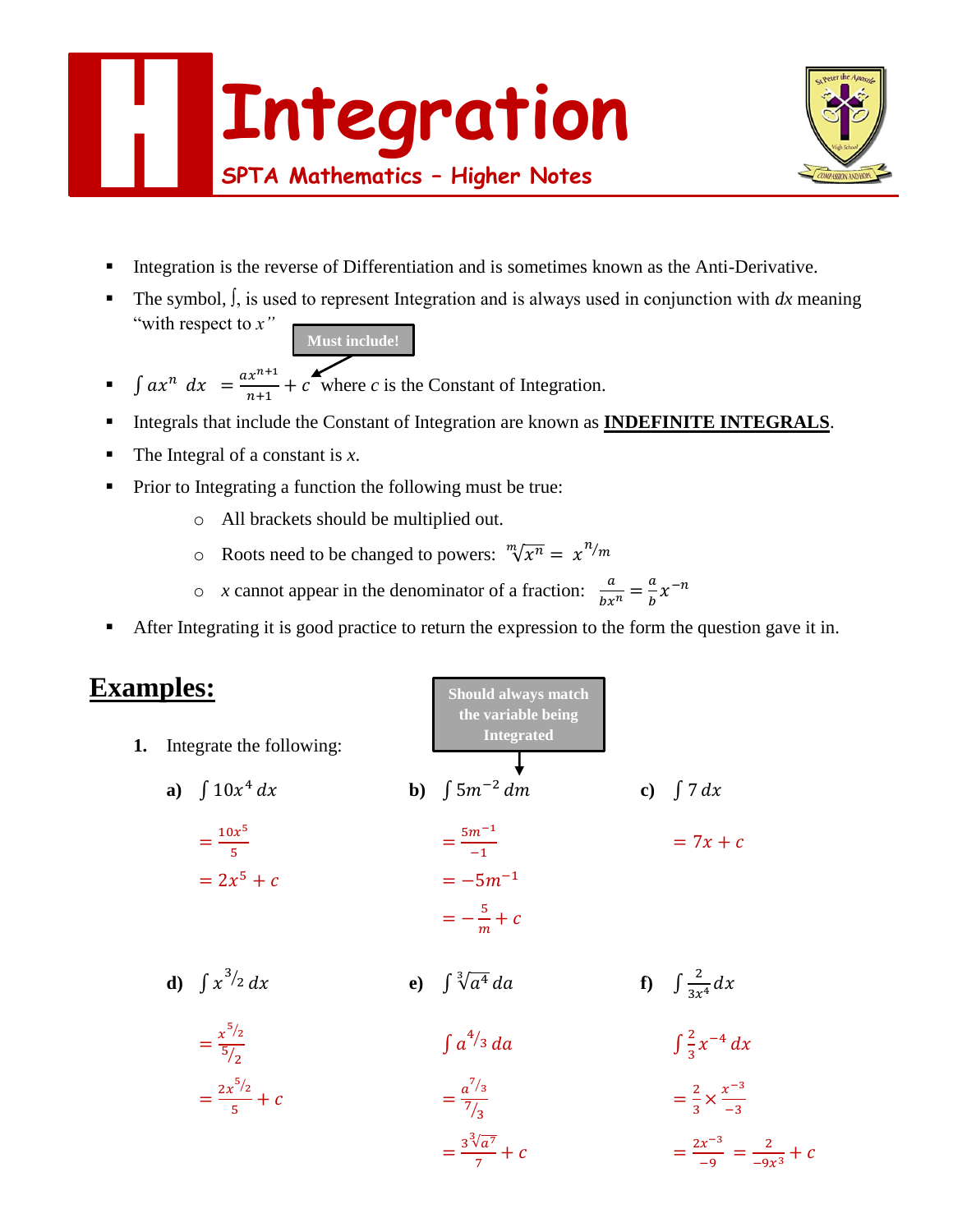**2.** Integrate the following:

a) 
$$
\int 3x^4 - 4x^3 + 5 dx
$$
  
\n
$$
= \frac{3x^5}{5} - \frac{4x^4}{4} + 5x
$$
  
\n
$$
= \frac{3x^5}{5} - x^4 + 5x + c
$$
  
\n
$$
= \frac{3x^5}{5} - x^4 + 5x + c
$$
  
\n
$$
= \frac{3x^5}{5} - x^4 + 5x + c
$$
  
\n
$$
\int \frac{1}{5x^3} dx
$$
  
\n
$$
= \frac{1}{5} \times \frac{x^{-2}}{-2}
$$
  
\n
$$
= -\frac{x^{-2}}{10} = -\frac{1}{10x^2} + c
$$
  
\nc) 
$$
\int \frac{2x^4 - 6x}{5} dx
$$
  
\n
$$
\int \frac{2x^4 - 6x}{5} dx
$$
  
\n
$$
\int \frac{2x^4 - 6x}{5} dx
$$
  
\n
$$
= \frac{2}{5} \times \frac{x^5}{5} - \frac{6}{5} \times \frac{x^2}{2}
$$
  
\n
$$
= \frac{2x^5}{25} - \frac{6x^2}{10}
$$
  
\n
$$
= \frac{2x^5}{25} - \frac{3x^2}{5} + c
$$
  
\n
$$
= \frac{-2}{5} \times \frac{3x^2}{5} + c
$$
  
\n
$$
= \frac{-2}{5} + \frac{3}{5} + c
$$
  
\n
$$
= \frac{-2}{5} + \frac{3}{5} + c
$$
  
\n
$$
= \frac{-2}{5} + \frac{3}{5} + c
$$
  
\n
$$
= \frac{-2}{5} + \frac{3}{5} + c
$$
  
\n
$$
= \frac{-2}{5} + \frac{3}{5} + c
$$
  
\n
$$
= \frac{-2}{5} + \frac{3}{5} + c
$$
  
\n
$$
= \frac{-2}{5} + \frac{3}{5} + c
$$
  
\n
$$
= \frac{-2}{5} + \frac{3}{5} + c
$$
  
\n
$$
= \frac{-2}{5} + \frac{3}{5} + c
$$
  
\n

# **Definite Integrals:**

- All the above examples where Indefinite Integrals as they contained the Constant of Integration, *c*.
- A definite Integral gives a specific solution based on 2 boundary values, called Limits.
- To find a Definite Integral we do the following
	- $\circ$  Find the Integral as normal but miss out the + *c*
	- o Sub in the Upper Limit and calculate the Integrals value.
	- o Sub in the Lower Limit and calculate the Integrals value.
	- o Subtract the 2 answers to find the Definite Integral value.
- This can be written as: If  $F(x)$  is the integral of a function  $f(x)$  then  $\int_a^b f(x) dx = F(b) F(a)$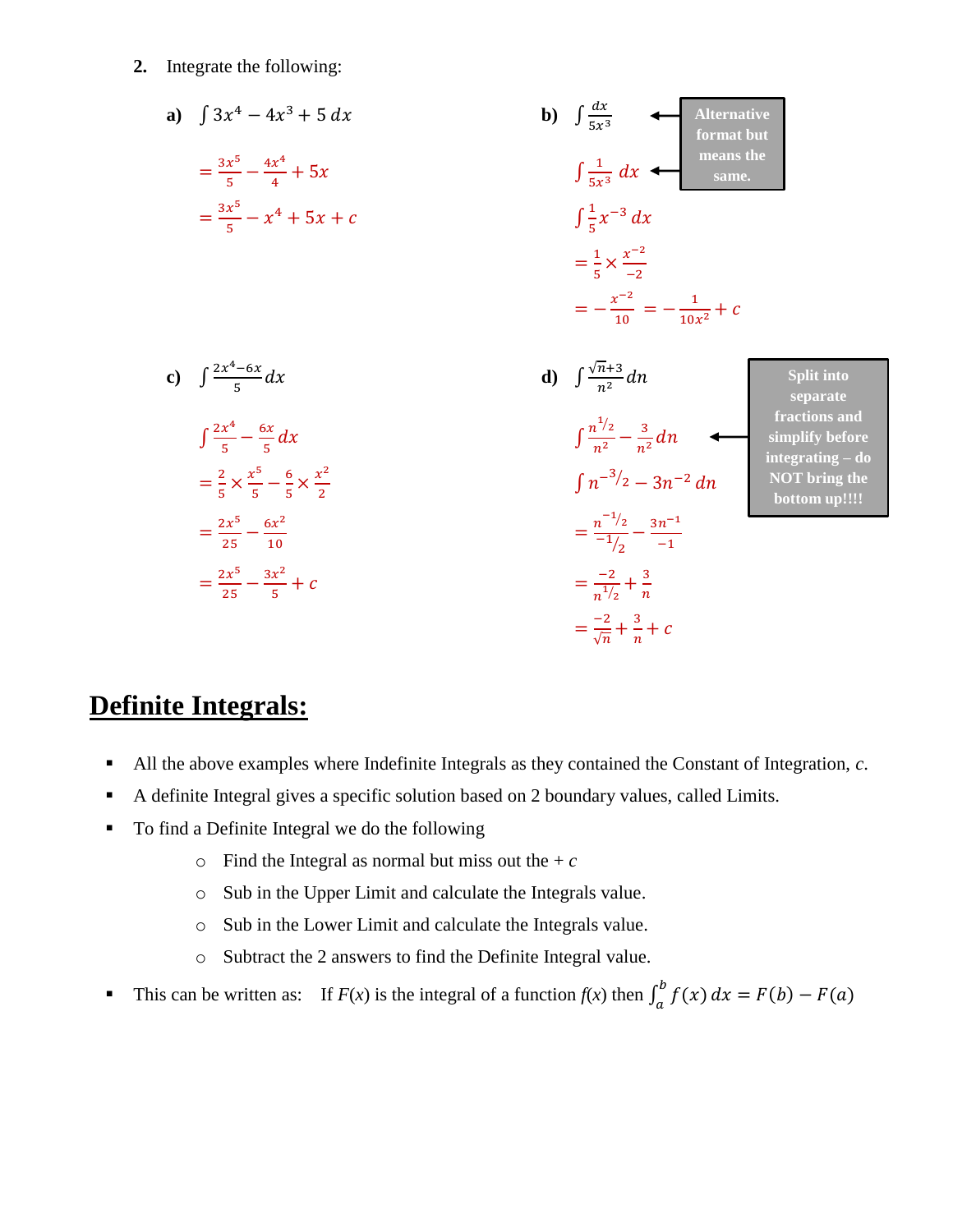# **Examples:**

**3.** Evaluate these Definite Integrals:

**a)** 
$$
\int_{1}^{5} 4x^{2} dx
$$
  
\n
$$
= \left[\frac{4x^{3}}{3}\right]_{1}^{5}
$$
\n
$$
= \frac{4(5)^{3}}{3} - \left(\frac{4(1)^{3}}{3}\right)
$$
\n
$$
= \frac{500}{3} - \left(\frac{4}{3}\right)
$$
\n
$$
= \frac{496}{3}
$$
\n**b)**  $\int_{-2}^{0} x dx$   
\n
$$
= \left[\frac{x^{2}}{4}\right]_{1}^{5}
$$
\n
$$
= \left[\frac{x^{2}}{4}\right]_{1}^{5}
$$
\n
$$
= \left[\frac{x^{2}}{4}\right]_{1}^{5}
$$
\n
$$
= \frac{500}{4} - \left(\frac{4}{3}\right) = 0
$$

$$
\int_{1}^{5} 4x^{2} dx
$$
\n
$$
= \left[\frac{4x^{3}}{3}\right]_{1}^{5}
$$
\n
$$
= \frac{4(5)^{3}}{3} - \left(\frac{4(1)^{3}}{3}\right)
$$
\n
$$
= \frac{500}{3} - \left(\frac{4}{3}\right)
$$
\n
$$
= \frac{500}{3} - \left(\frac{4}{3}\right)
$$
\n
$$
= \frac{496}{3}
$$
\n
$$
= 0 - \left(\frac{16}{4} - 24\right)
$$
\n
$$
= 0 - (-20)
$$
\n
$$
= 20
$$
\n
$$
= 20
$$
\nExample 20

c) 
$$
\int_{-1}^{3} \frac{3}{x^5} dx
$$
  
\n4. Find the  
\n $\int_{-1}^{3} 3x^{-5} dx$   
\n $= \left[\frac{3x^{-4}}{-4}\right]_{-1}^{3}$   
\n $= \left[-\frac{3}{4x^4}\right]_{-1}^{3}$   
\n $= -\frac{3}{4(3)^4} - \left(-\frac{3}{4(-1)^4}\right)$   
\n $= -\frac{3}{324} - \left(-\frac{3}{4}\right)$   
\n $= -\frac{1}{108} + \frac{81}{108}$   
\n $= \frac{80}{108}$   
\n $= \frac{20}{27}$   
\n $= \frac{20}{27}$   
\n $a =$ 

 $dx$  **4.** Find the value of *a* for  $\int_1^a 1 + 2x$  $\int_{1}^{u} 1 + 2x \, dx = 4$ 

$$
= \left[x + \frac{2x^2}{2}\right]_1^a
$$
  
\n
$$
= [x + x^2]_1^a
$$
  
\n
$$
= a + a^2 - (1 + 1^2)
$$
  
\n
$$
= a^2 + a - 2
$$
  
\nSo  $a^2 + a - 2 = 4$   
\n
$$
a^2 + a - 6 = 0
$$
  
\n
$$
(a + 3)(a - 2) = 0
$$
  
\n
$$
a = 3 \text{ or } a = 2
$$
  
\n
$$
a = 2
$$
  
\n
$$
a = 2
$$
  
\n
$$
a = 2
$$
  
\n
$$
a = 2
$$
  
\n
$$
a = 2
$$
  
\n
$$
a = 2
$$
  
\n
$$
a = 2
$$
  
\n
$$
a = 2
$$
  
\n
$$
a = 2
$$
  
\n
$$
a = 2
$$
  
\n
$$
a = 2
$$
  
\n
$$
a = 2
$$
  
\n
$$
a = 2
$$
  
\n
$$
a = 2
$$
  
\n
$$
a = 2
$$
  
\n
$$
a = 2
$$
  
\n
$$
a = 2
$$
  
\n
$$
a = 2
$$
  
\n
$$
a = 2
$$
  
\n
$$
a = 2
$$
  
\n
$$
a = 2
$$
  
\n
$$
a = 2
$$
  
\n
$$
a = 2
$$
  
\n
$$
a = 2
$$
  
\n
$$
a = 2
$$
  
\n
$$
a = 2
$$
  
\n
$$
a = 2
$$
  
\n
$$
a = 2
$$
  
\n
$$
a = 2
$$
  
\n
$$
a = 2
$$
  
\n
$$
a = 2
$$
  
\n
$$
a = 2
$$
  
\n
$$
a = 2
$$
  
\n
$$
a = 2
$$
  
\n
$$
a = 2
$$
  
\n
$$
a =
$$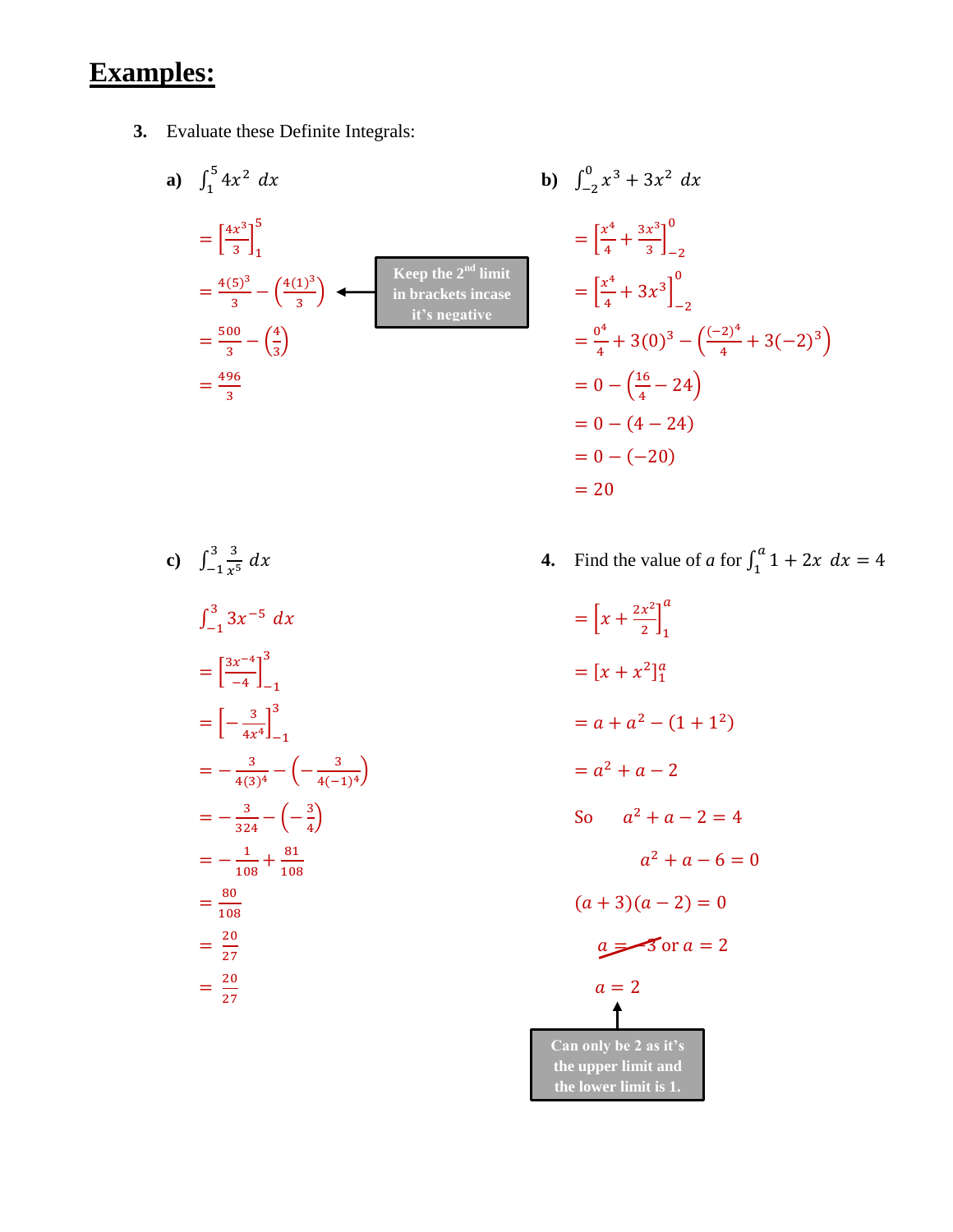# **Area Under a Curve:**

- One interpretation of Definite Integrals is finding the Area under a Curve.
- It actually finds the Area enclosed by the Graph, between 2 Limits and the  $x$ -axis.
- So for the Graph opposite the Shaded Area would be given by:

$$
Area = \int_0^2 4 - x^2 dx
$$



# **Examples:**

**4.** Find the shaded area above:

a) Area = 
$$
\int_0^2 4 - x^2 dx
$$
  
\n=  $\left[ 4x - \frac{x^3}{3} \right]_0^2$   
\n=  $4(2) - \frac{(2)^3}{3} - (4(0) - \frac{(0)^3}{3})$   
\n=  $8 - \frac{8}{3} - (0)$   
\n=  $\frac{24}{3} - \frac{8}{3}$   
\n=  $\frac{16}{3}$  units<sup>2</sup>

**b)** Find the shaded area shown in this graph:

Area = 
$$
\int_{4}^{5} x^{2} - 4x \, dx
$$
  
\n= $\left[\frac{x^{3}}{3} - \frac{4x^{2}}{2}\right]_{4}^{5}$   
\n= $\left[\frac{x^{3}}{3} - 2x^{2}\right]_{4}^{5}$   
\n= $\left[\frac{5}{3} - 2x^{2}\right]_{4}^{5}$   
\n $= \frac{(5)^{3}}{3} - 2(5)^{2} - \left(\frac{(4)^{3}}{3} - 2(4)^{2}\right)$  Area =  $\left[\frac{x}{3}\right]$   
\n= $\frac{125}{3} - 50 - \left(\frac{64}{3} - 32\right)$   
\n= $\frac{64}{3} - 18$   
\n= $\frac{64}{3} - \frac{54}{3}$   
\n= $\frac{64}{3}$   
\n= $\frac{64}{3}$   
\n= $\frac{64}{3}$   
\n= $\frac{64}{3}$   
\n= $\frac{64}{3}$   
\n= $\frac{64}{3}$   
\n= $\frac{64}{3}$   
\n= $\frac{64}{3}$   
\n= $\frac{64}{3}$   
\n= $\frac{64}{3}$   
\n= $\frac{64}{3}$   
\n= $\frac{64}{3}$   
\n= $\frac{64}{3}$   
\n= $\frac{64}{3}$   
\n= $\frac{64}{3}$   
\n= $\frac{64}{3}$   
\n= $\frac{64}{3}$   
\n= $\frac{64}{3}$   
\n= $\frac{64}{3}$   
\n= $\frac{64}{3}$   
\n= $\frac{64}{3}$ 



**c**) Find the area between  $x = 0$  and  $x = 4$ 

$$
\begin{aligned}\n\text{Area} &= \left[\frac{x^3}{3} - 2x^2\right]_0^4 \\
&= \frac{(4)^3}{3} - 2(4)^2 - \left(\frac{(0)^3}{3} - 2(0)^2\right) \\
&= \frac{64}{3} - 32 - (0) \\
&= \frac{64}{3} - \frac{96}{3} \\
&= -\frac{32}{3} \quad \text{Area is negative since} \\
\text{So Area} &= \frac{32}{3} \text{ units}^2\n\end{aligned}
$$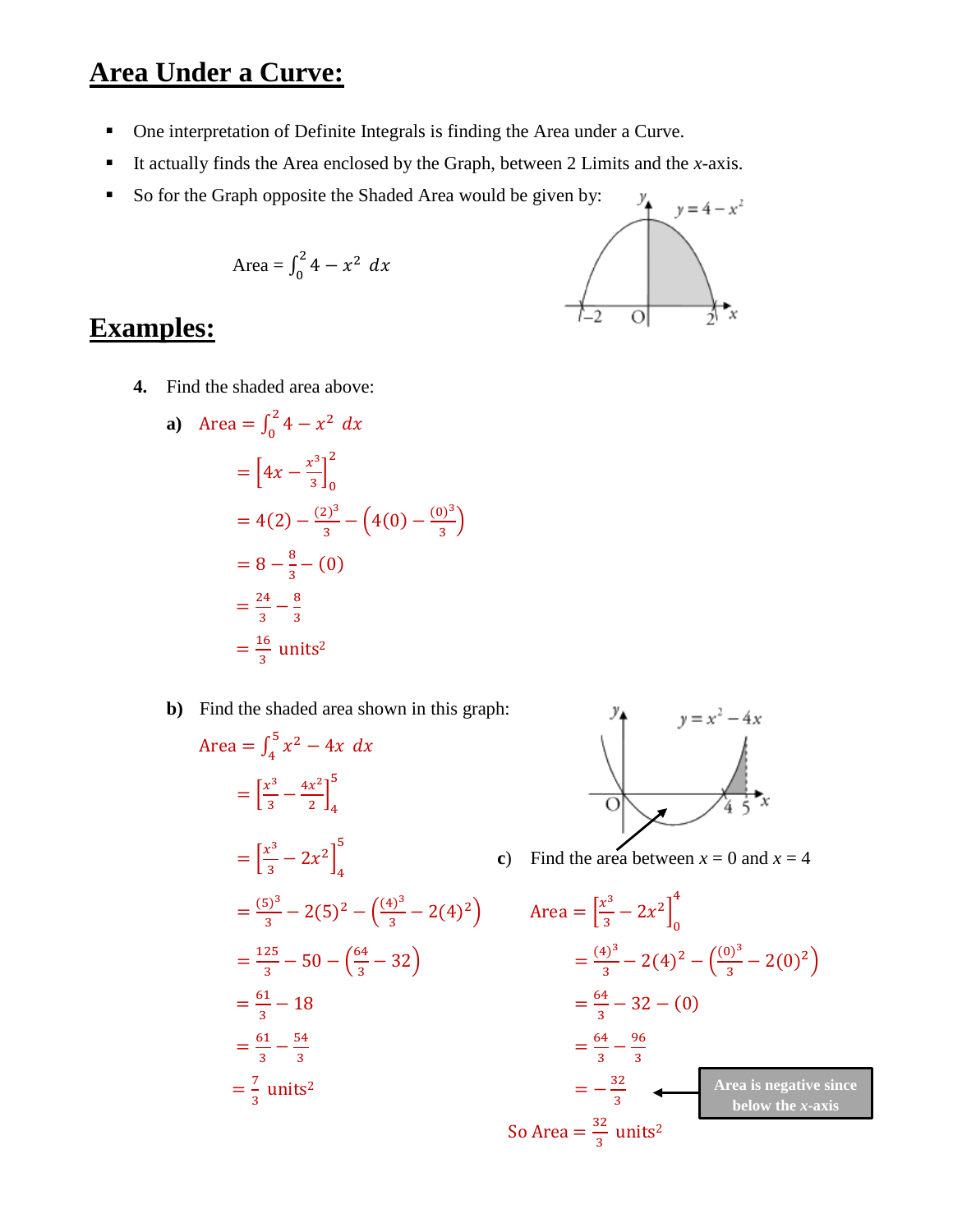# **Area Under a Curve – a Note of Caution!!:**

- Areas above the *x*-axis will be Positive, and Areas below the *x*-axis will be Negative.
- If part of the required area is above and part below the *x*-axis then these areas must be calculated seperately and then added, ignoring any negative signs!!
- So for the Graph above the Area between zero and 5 would be given by:  $A = \frac{7}{3} + \frac{32}{3}$  $\frac{32}{3} = \frac{39}{3}$  $\frac{55}{3}$  = 13

#### **Examples:**

**Ignore Negative!!**

**5.** Find the shaded area shown here:

We need to find the Limits of Integration In this case these will be the roots:

$$
-x2 - 2x + 3 = 0
$$
  
\n
$$
-(x2 + 2x - 3) = 0
$$
  
\n
$$
(x - 1)(x + 3) = 0
$$
  
\n
$$
x - 1 = 0 \text{ or } x + 3 = 0
$$
  
\n
$$
x = 1 \text{ or } x = -3
$$



Area = 
$$
\int_{-3}^{1} -x^2 - 2x + 3 dx
$$
  
\n= $\left[-\frac{x^3}{3} - \frac{2x^2}{2} + 3x\right]_{-3}^{1}$   
\n= $\left[-\frac{x^3}{3} - x^2 + 3x\right]_{-3}^{1}$   
\n= $\left[-\frac{(1)^3}{3} - (1)^2 + 3(1) - \left(-\frac{(-3)^3}{3} - (-3)^2 + 3(-3)\right)\right]$   
\n= $\left[-\frac{1}{3} - 1 + 3 - \left(-\frac{27}{3} - 9 - 9\right)\right]$   
\n= $\left[-\frac{1}{3} + 2 - (9 - 18)\right]$   
\n= $\left[-\frac{1}{3} + 2 + 9\right] = \frac{32}{3}$  units<sup>2</sup>

Area = 
$$
\left[-\frac{x^3}{3} - x^2 + 3x\right]_1^2
$$
  
\n=  $-\frac{(2)^3}{3} - (2)^2 + 3(2) - \left(-\frac{(1)^3}{3} - (1)^2 + 3(1)\right)$   
\n=  $-\frac{8}{3} - 4 + 6 - \left(-\frac{1}{3} - 1 + 3\right)$   
\n=  $-\frac{8}{3} + 2 - \left(-\frac{1}{3} + 2\right)$   
\n=  $-\frac{7}{3} = \frac{7}{3}$  units<sup>2</sup> Total Area =  $\frac{7}{3} + \frac{32}{3} = \frac{39}{3} = 13$  units<sup>2</sup>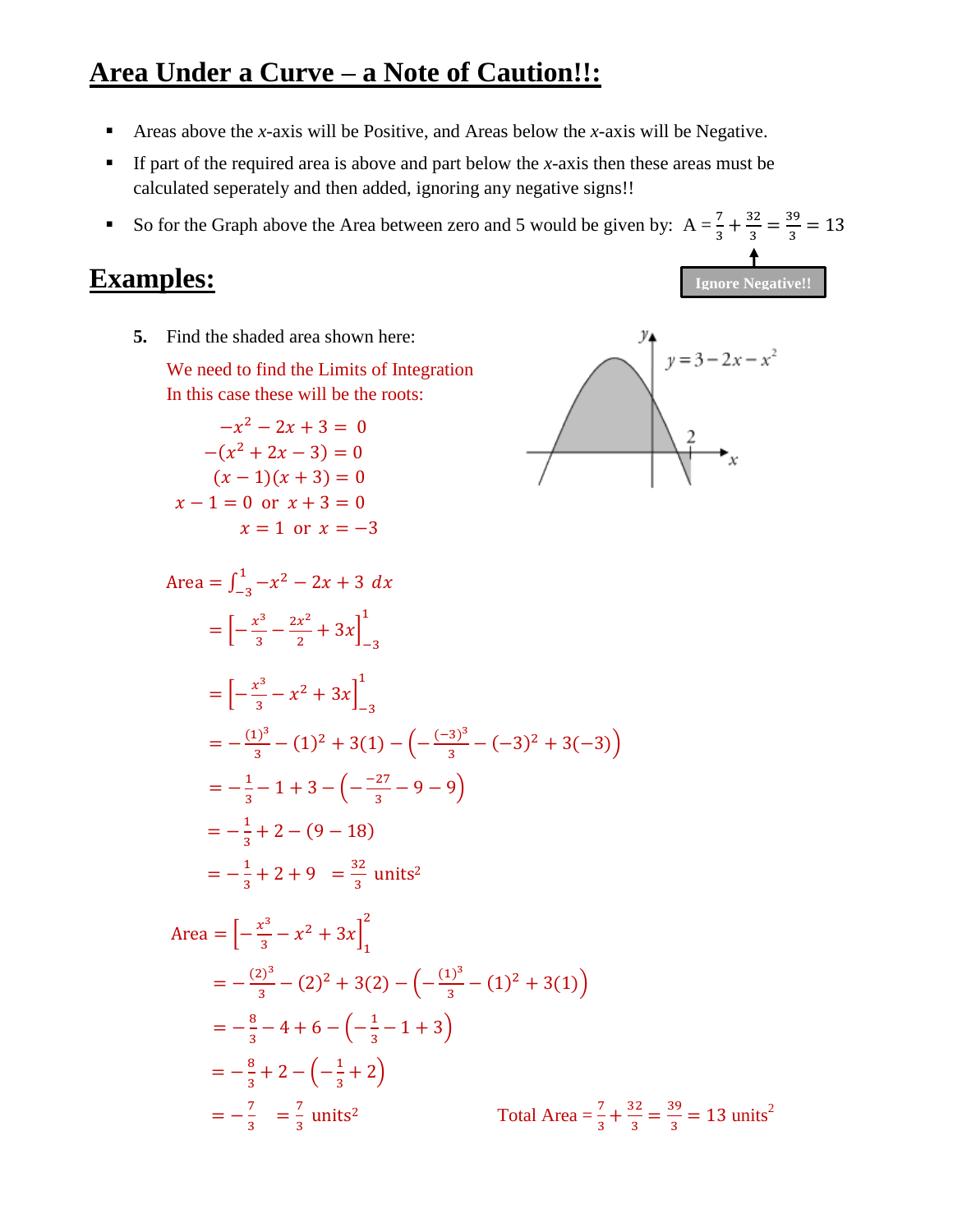# **Area Between 2 Curves:**

The Area between 2 Curves is given by:

$$
\int_{a}^{b} f(x) - g(x) dx \text{ or } \int_{a}^{b} (upper curve - lower curve) dx
$$

- $\blacksquare$  The Limits, *a* and *b*, are normally the points of interesction of the 2 curves found by equating the 2 curves, i.e.  $f(x) = g(x)$
- Areas above/below the *x*-axis do **NOT** need to be found seperately here!
- If the curves swap positions (upper becomes lower  $\&$  vice versa) then these areas need to be found seperately and then added together.

### **Examples:**

**6.** Find the shaded area shown here:

Limits of Integration:

$$
6-3x^2 = -3-2x^2
$$
  
\n
$$
9-x^2 = 0
$$
  
\n
$$
(3-x)(3+x) = 0
$$
  
\n
$$
3-x = 0 \text{ or } 3 + x = 0
$$
  
\n
$$
x = 3 \text{ or } x = -3
$$
  
\nArea =  $\int_{-3}^{3} 9 - x^2 dx$   
\n
$$
= \left[9x - \frac{x^3}{3}\right]_{-3}^{3}
$$
  
\n
$$
= 9(3) - \frac{(3)^3}{3} - \left(9(-3) - \frac{(-3)^3}{3}\right)
$$
  
\n
$$
= 27 - \frac{27}{3} - \left(-27 - \frac{-27}{3}\right)
$$
  
\n
$$
= 27 - 9 - (-27 + 9)
$$
  
\n
$$
= 18 - (-18)
$$
  
\n
$$
= 36 \text{ units}^2
$$



 $y = 6 - 3x^2$ 

 $y = -3 - 2x^2$ 

x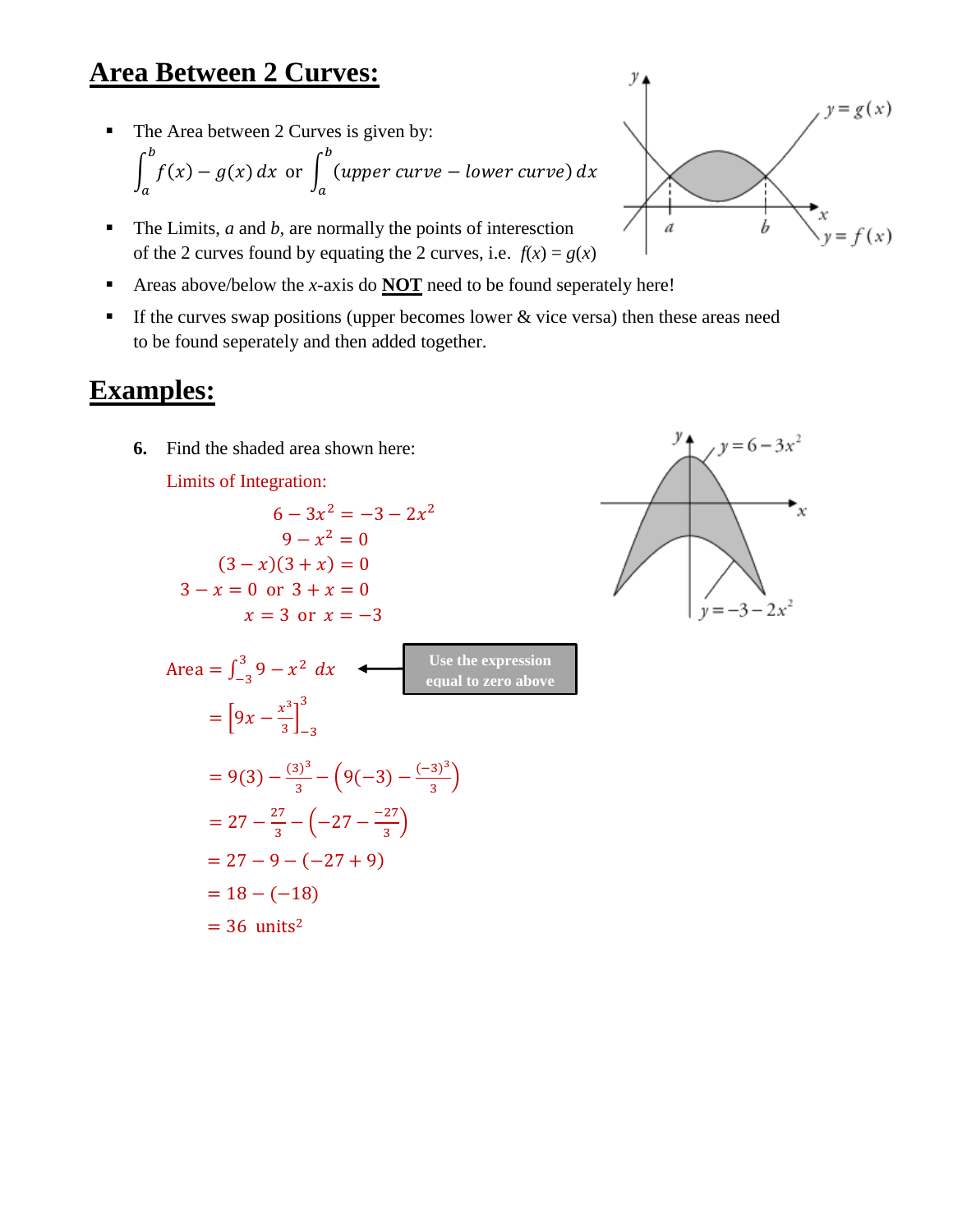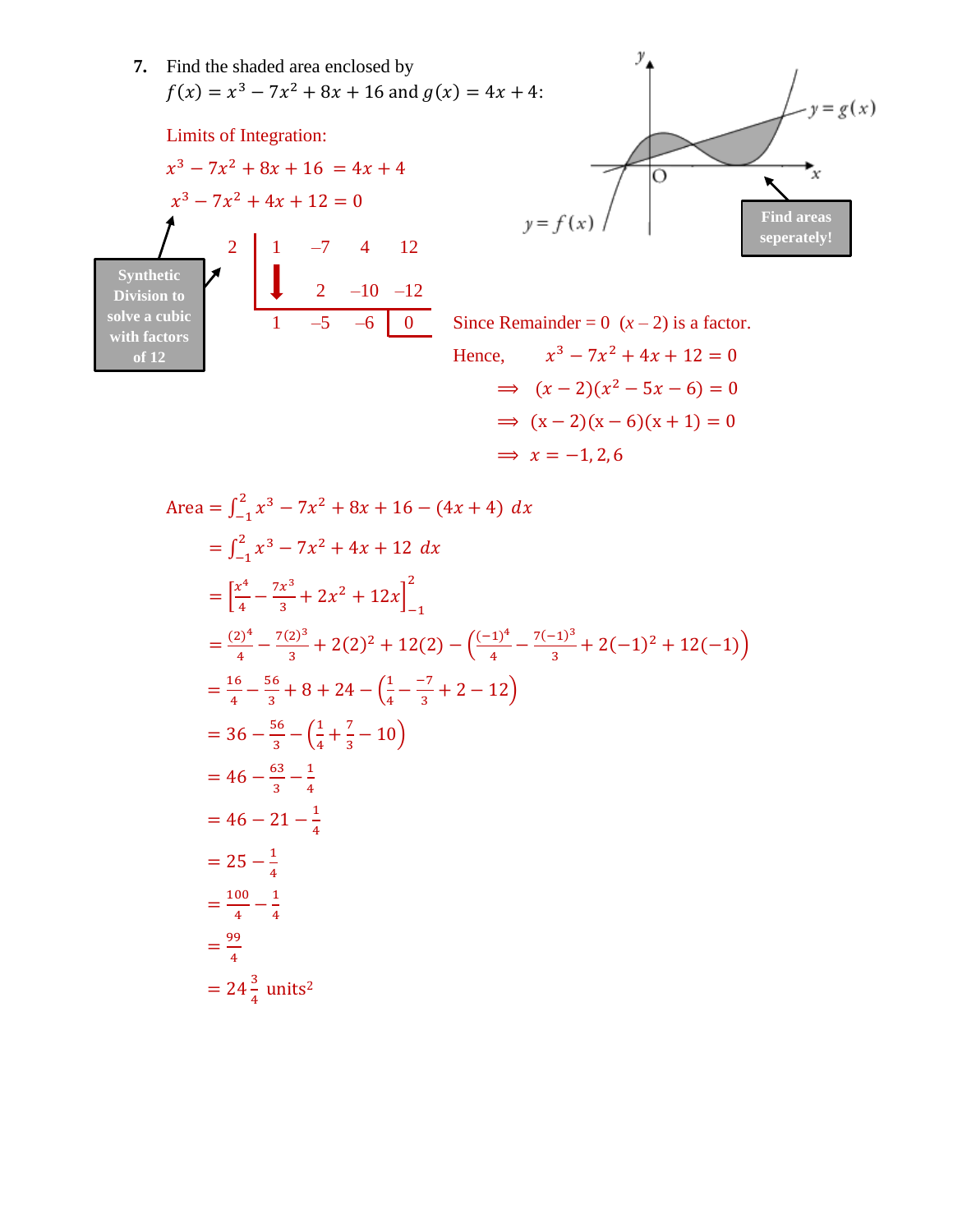Area = 
$$
\int_{2}^{6} 4x + 4 - (x^{3} - 7x^{2} + 8x + 16) dx
$$
  
\n=  $\int_{2}^{6} -x^{3} + 7x^{2} - 4x - 12 dx$   
\n=  $\left[ -\frac{x^{4}}{4} + \frac{7x^{3}}{3} - 2x^{2} - 12x \right]_{2}^{6}$   
\n=  $-\frac{(6)^{4}}{4} + \frac{7(6)^{3}}{3} - 2(6)^{2} - 12(6) - \left( -\frac{(2)^{4}}{4} + \frac{7(2)^{3}}{3} - 2(2)^{2} - 12(2) \right)$   
\n=  $\frac{-1296}{4} + \frac{1512}{3} - 72 - 72 - \left( -4 + \frac{56}{3} - 8 - 24 \right)$   
\n=  $-324 + 504 - 144 - \left( -4 + \frac{56}{3} - 32 \right)$   
\n=  $72 - \frac{56}{3}$   
\n=  $\frac{216}{3} - \frac{56}{3}$   
\n=  $\frac{160}{3} = 53\frac{1}{3}$  units<sup>2</sup>

Total Area 
$$
= \frac{160}{3} + \frac{99}{4}
$$

$$
= \frac{640}{12} + \frac{297}{12}
$$

$$
= \frac{937}{12}
$$

$$
= 78\frac{1}{12} \text{ units}^2
$$

**8.** A farmer is thinking of buying a new water trough for his cows. His old trough holds 600 litres of water and he wants a new one which will hold at least this amount of water.

The trough is 3 metres long and the cross-section is made up of a Parabola,  $y = x^2 - 7x + 11$  cut off by the line  $y = 5$ .

1 unit  $= 10$ cm.

Should the farmer buy this new trough?

#### Limits of Integration:  $y = x^2 - 7x + 11$  $5 = x^2 - 7x + 11$  $-x^2 + 7x - 6 = 0$ **Use this expression**   $-(x^2 - 7x + 6) = 0$ **as the Integral** $(x-1)(x-6) = 0$  $x - 1 = 0$  or  $x - 6 = 0$  $x = 1$  or  $x = 6$  $\overline{O}$

 $y = 5$ 

 $\mathbf{x}$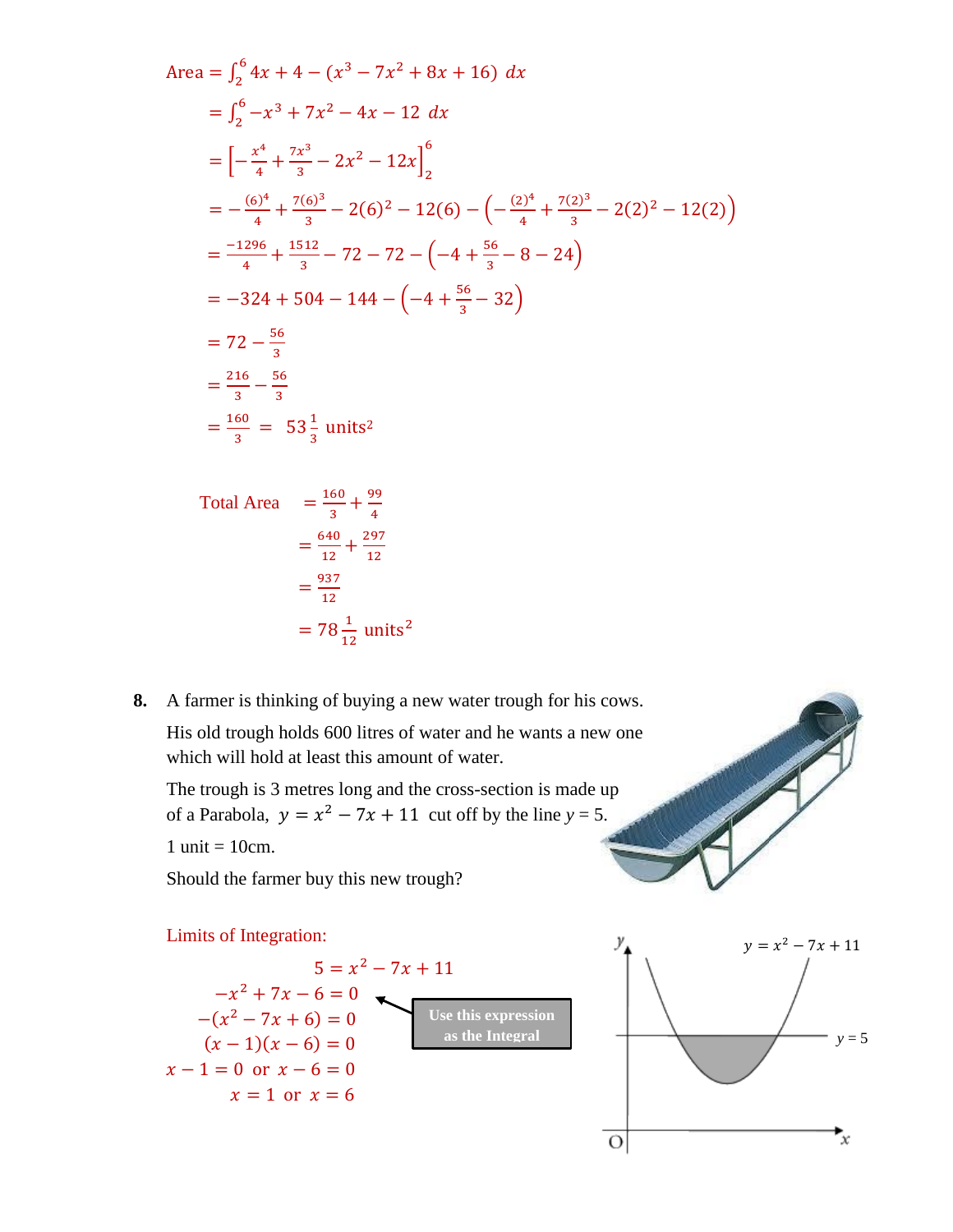Area = 
$$
\int_{1}^{6} -x^{2} + 7x - 6 dx
$$
  
\n= $\left[-\frac{x^{3}}{3} + \frac{7}{2}x^{2} - 6x\right]_{1}^{6}$   
\n= $-\frac{(6)^{3}}{3} + \frac{7}{2}(6)^{2} - 6(6) - \left(-\frac{(1)^{3}}{3} + \frac{7}{2}(1)^{2} - 6(1)\right)$   
\n= $-\frac{216}{3} + 126 - 36 - \left(-\frac{1}{3} + \frac{7}{2} - 6\right)$   
\n= $-72 + 90 - \left(-\frac{2}{6} + \frac{21}{6} - \frac{36}{6}\right)$   
\n=  $18 - \left(-\frac{17}{6}\right)$   
\n= $\frac{108}{6} - \left(-\frac{17}{6}\right)$   
\n= $\frac{125}{6}$   
\n=  $20\frac{5}{6}$  units<sup>2</sup>  
\n1 unit = 10cm so 1 unit<sup>2</sup> = 100cm<sup>2</sup>  
\n=  $20\frac{5}{6} \times 100$  cm<sup>2</sup>  
\n=  $2083\frac{1}{3}$  cm<sup>2</sup>

So Volume = 
$$
2083\frac{1}{3} \times 300
$$
  
= 625000 cm<sup>3</sup> 1cm<sup>3</sup> = 1ml so 1000cm<sup>3</sup> = 1 litre  
= 625 litres  
So the farmer should buy this trough as 625 > 600 litres.